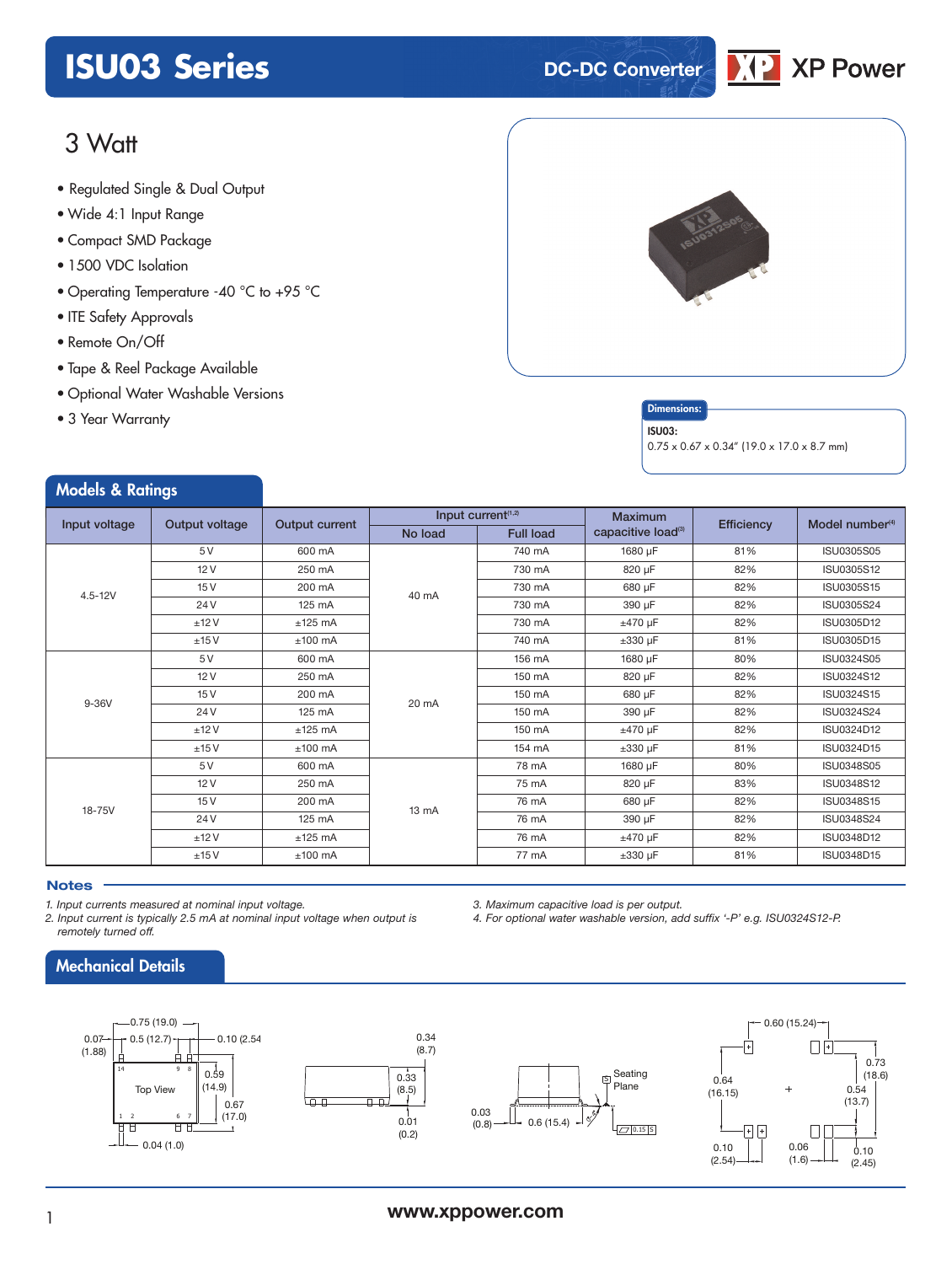# **ISU03 Series**



Input

| المتناسب المتعاط    |                                                                                         |         |                |              |                               |  |  |
|---------------------|-----------------------------------------------------------------------------------------|---------|----------------|--------------|-------------------------------|--|--|
| Characteristic      | <b>Minimum</b>                                                                          | Typical | <b>Maximum</b> | <b>Units</b> | <b>Notes &amp; Conditions</b> |  |  |
|                     | 4.5                                                                                     |         | 12             | <b>VDC</b>   | 5 V nominal                   |  |  |
| Input Voltage Range | 9.0                                                                                     |         | 36             |              | 24 V nominal                  |  |  |
|                     | 18.0                                                                                    |         | 75             |              | 48 V nominal                  |  |  |
| Input Filter        | Internal Pi type filter                                                                 |         |                |              |                               |  |  |
|                     |                                                                                         |         | 15             |              | 5 V nominal                   |  |  |
| Input Surge         |                                                                                         |         | 50             | VDC for 1 s  | 24 V models                   |  |  |
|                     |                                                                                         |         | 100            |              | 48 V models                   |  |  |
| Remote On/Off       | ON: open circuit<br>OFF: 2-4mA via $1k\Omega$ resistor into pin 2 with respect to pin 1 |         |                |              |                               |  |  |

| Output                          |                |                |         |               |                                                                                                  |
|---------------------------------|----------------|----------------|---------|---------------|--------------------------------------------------------------------------------------------------|
| Characteristic                  | <b>Minimum</b> | <b>Typical</b> | Maximum | <b>Units</b>  | <b>Notes &amp; Conditions</b>                                                                    |
| Output Voltage                  | 5              |                | 30      | <b>VDC</b>    | See Models and Ratings table                                                                     |
| Initial Set Accuracy            |                |                | ±1.0    | %             |                                                                                                  |
| Output Voltage Balance          |                |                | ±2.0    | $\frac{0}{0}$ | For dual output with balanced laods                                                              |
| Minimum Load                    |                |                |         |               | No minimum load required                                                                         |
| Line Regulation                 |                |                | ±0.5    | $\frac{0}{0}$ |                                                                                                  |
| Load Regulation                 |                |                | ±1.0    | $\frac{0}{6}$ |                                                                                                  |
| <b>Cross Regulation</b>         |                |                | ±5.0    | $\frac{0}{0}$ | On dual output models when one load is varied between<br>25% and 100% and other is fixed at 100% |
| <b>Transient Response</b>       |                | 3              | 5       | % deviation   | Recovery within 1% in less than 250 us for a 25% load<br>change.                                 |
| Ripple & Noise                  |                |                | 50      | mV pk-pk      | 20 MHz bandwidth. Measured using 0.47 µF ceramic<br>capacitor.                                   |
| <b>Short Circuit Protection</b> |                |                |         |               | Continuous, with auto recovery                                                                   |
| Maximum Capacitive Load         |                |                |         |               | See Models and Ratings table                                                                     |
| <b>Temperature Coefficient</b>  |                |                | 0.02    | $\%$ /°C      |                                                                                                  |

| General                      |                 |                |                |              |                               |
|------------------------------|-----------------|----------------|----------------|--------------|-------------------------------|
| Characteristic               | <b>Minimum</b>  | <b>Typical</b> | <b>Maximum</b> | <b>Units</b> | <b>Notes &amp; Conditions</b> |
| Efficiency                   |                 | 82             |                | %            | See Models and Ratings table  |
| Isolation: Input to Output   | 1500/1800       |                |                | <b>VDC</b>   | 60 s/1 s                      |
| <b>Isolation Resistance</b>  | 10 <sup>9</sup> |                |                | Ω            | At 500 VDC                    |
| <b>Isolation Capacitance</b> |                 | 500            |                | pF           |                               |
| <b>Switching Frequency</b>   |                 | 100            |                | kHz          |                               |
| Power Density                |                 |                | 17.5           | $W/in^3$     |                               |
| Mean Time Between Failure    |                 | 5              |                | <b>MHrs</b>  | MIL-HDBK-217F, +25 °C GB      |
| Weight                       |                 | 0.01(4.5)      |                | Ib(g)        |                               |
| Moisture Sensitivity Level   | Level 2         |                |                |              | IPC/JEDEC J-STD-020D.1        |

| <b>Environmental</b>            |                |                |                |              |                               |
|---------------------------------|----------------|----------------|----------------|--------------|-------------------------------|
| Characteristic                  | <b>Minimum</b> | <b>Typical</b> | <b>Maximum</b> | <b>Units</b> | <b>Notes &amp; Conditions</b> |
| <b>Operating Temperature</b>    | $-40$          |                | $+95$          | °C           | See Derating Curve.           |
| Storage Temperature             | $-55$          |                | $+125$         | °C           |                               |
| Case Temperature                |                |                | $+95$          | °C           |                               |
| Humidity                        |                |                | 95             | %RH          | Non-condensing                |
| Cooling                         |                |                |                |              | Natural convection            |
| Case Flammability               | UL 94V-0 Rated |                |                |              | Non conductive black plastic  |
| Lead-Free Reflow Solder Process |                |                |                |              | IPC/JEDEC J-STD-020D.1        |